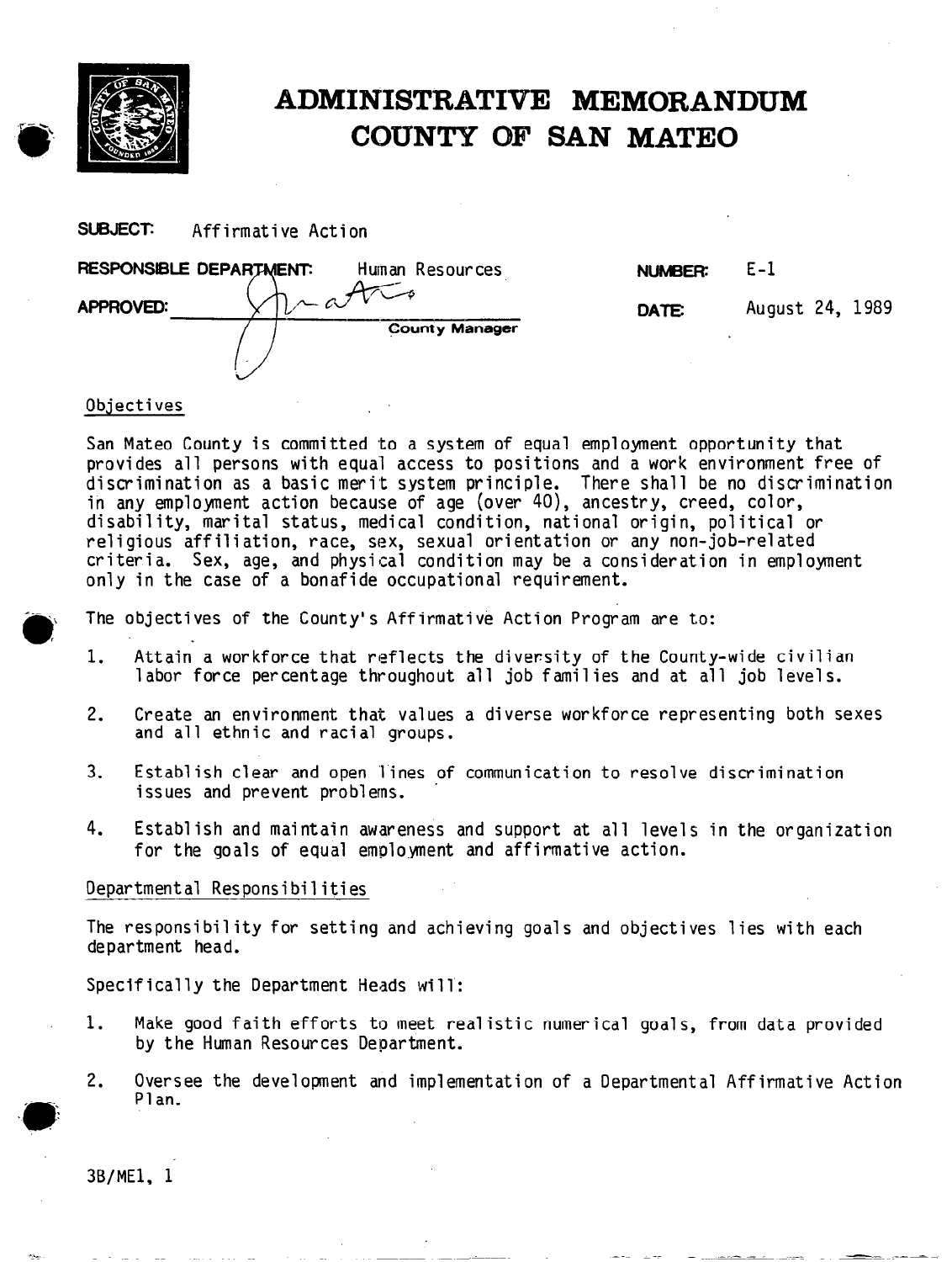- 3. Identify an employee of the department to serve as a liaison with the Human Resources Department.
- 4. Ensure that all employment decisions including development of job knowledge and skill requirements, interviews, offers of employment and compensation commitments, assignment, training and evaluation, and employee.relations are consistent with the County's equal employment opportunity principles.

Department heads will ensure that management, supervisors and other employees in their departments understand and implement the Affirmative Action Program. The success of each manager and supervisor in achieving departmental Affirmative Action objectives will be made a part of individual formal evaluations.

#### Affirmative Action Advisory Committee

The Affirmative Action Advisory Committee is appointed by the County Manager to review the effectiveness of the County's affirmative action plan and programs. Committee members are appointed to two--year terms and serve at the discretion of the County Manager. The committee monitors, reviews, and makes recommendations to the Human Resources Director and County Manager on all elements of the County's affirmative action plan.

The committee also reviews the goals and assesses the progress of the departmental affirmative action plans submitted by County departments.

County Employees

County employees are responsible for supporting a work climate which is conducive to achieving equal employment opportunities and is free of discrimination.

## Contractor Responsibility

All service contracts between the County and other agencies shall include the following statement:

Non-Discrimination - General. No person shall, on the grounds of age (over 40), ancestry, creed, color, disability, marital status, medical condition, national origin, political or religious affiliation, race, sex, sexual orientation or any non-job-related criteria be excluded from participation in, be denied the benefits, or be subjected to discrimination under this AGREEMENT.

Non-Discrimination - Employment. Contractor shall ensure equal employment opportunity based on objective standards of recruitment, selection, promotion, classification, compensation, performance evaluations, and management relations, for all employees under this AGREEMENT. Contractor's affirmative action policies shall be made available to County upon request.

Departments should refer to Administrative Memorandum E-3 "Section 504 Requirements in County Contracts" for the language to be used in contracts regarding Section 504 accessibility requirements.

3B/MEl, 2

fl/

 $\mathcal{L}^{\pm}$